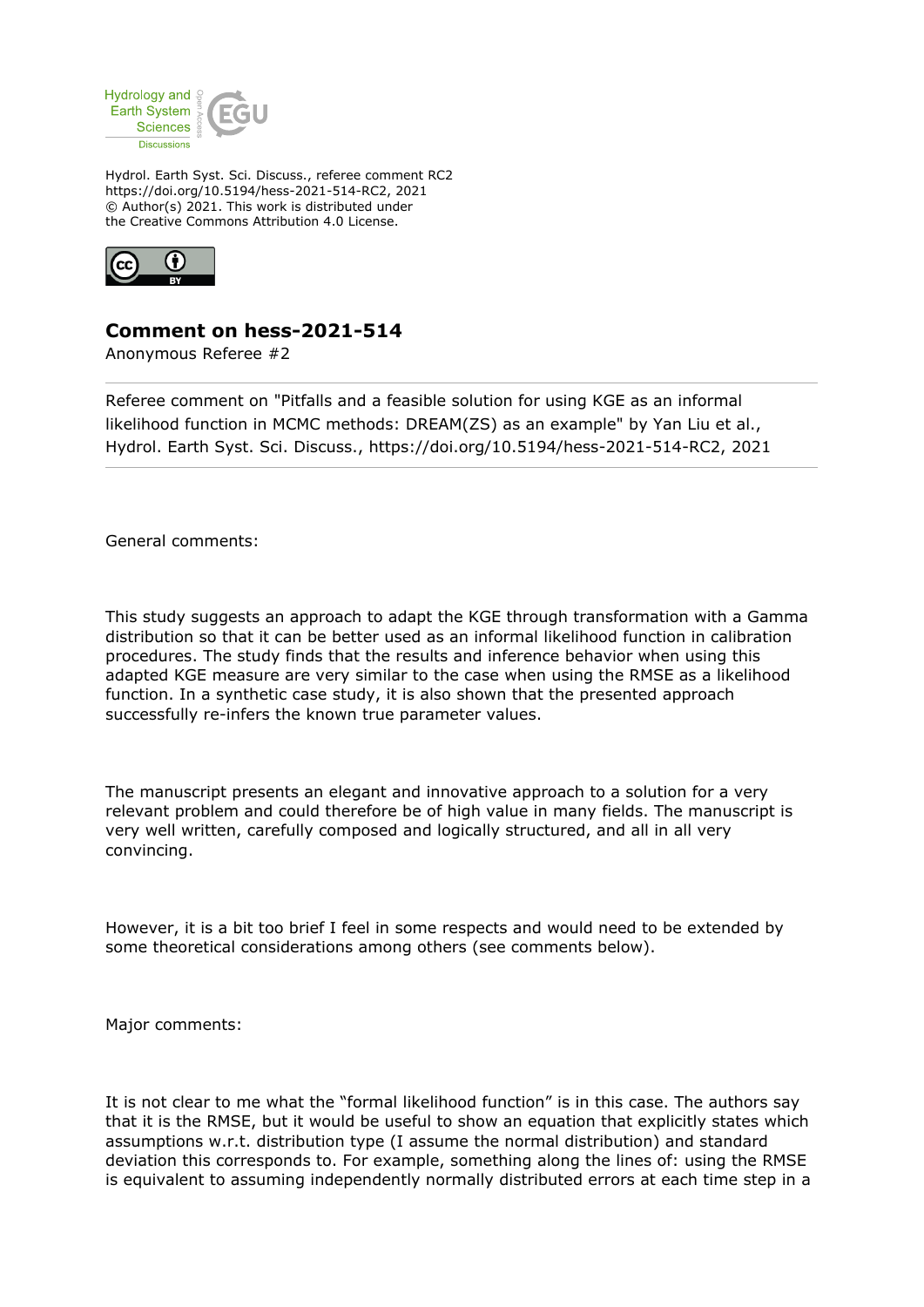formal Bayesian inference approach and assuming that the standard deviation is equal to a certain (which?) value at each time step, ideally including the full equation. As is mentioned by the authors, the RMSE is very sensitive to large flows and would not be a typical measure used in formal likelihood approaches in my opinion. There are assumptions that usually work better, such as a standard deviation that is proportional to the predicted streamflow, for example. For a comprehensive overview of the different assumptions on the standard deviation of the residual error (and associate transformations) in formal likelihood approaches, see for example McInerny et al. (2017). In my view, it would make more sense to use one of their suggested approaches as the "formal" approach in this study.

On a related note, the standard deviation of the additive error in formal likelihood approaches is an important parameter that needs to be used in prediction as well. The authors infer the posterior parameter distributions of the model parameters and then use these posteriors for prediction. This is fine if only parametric uncertainty is relevant, but by this, they completely neglect all other sources of uncertainty. The residual uncertainty (i.e., additive error) is very important since it represents the lumped effect of the input uncertainties, model structural uncertainties and observational uncertainties (present here at least in case study 3 as mentioned by the authors). The neglection of all these uncertainties is also the reason for the very narrow distribution of the performance metrics in prediction (Fig. 7 and 9). If actual streamflow predictions including error bands were shown, we would probably see that the observations are not covered at all by the error bands, which is a serious shortcoming if we are interested in reliable predictions.

Technical comments:

Line 44: It is not clear to me what you mean by "they can mimic the weight to small improvements in NSE".

Line 55: did you mean "unsatisfactory"?

Line 55-57: I find this sentence incomprehensible

Line 60: "rates" instead of "rate"

Line 65: replace "theoretically statistical" with "statistically sound", also in other instances if needed

References